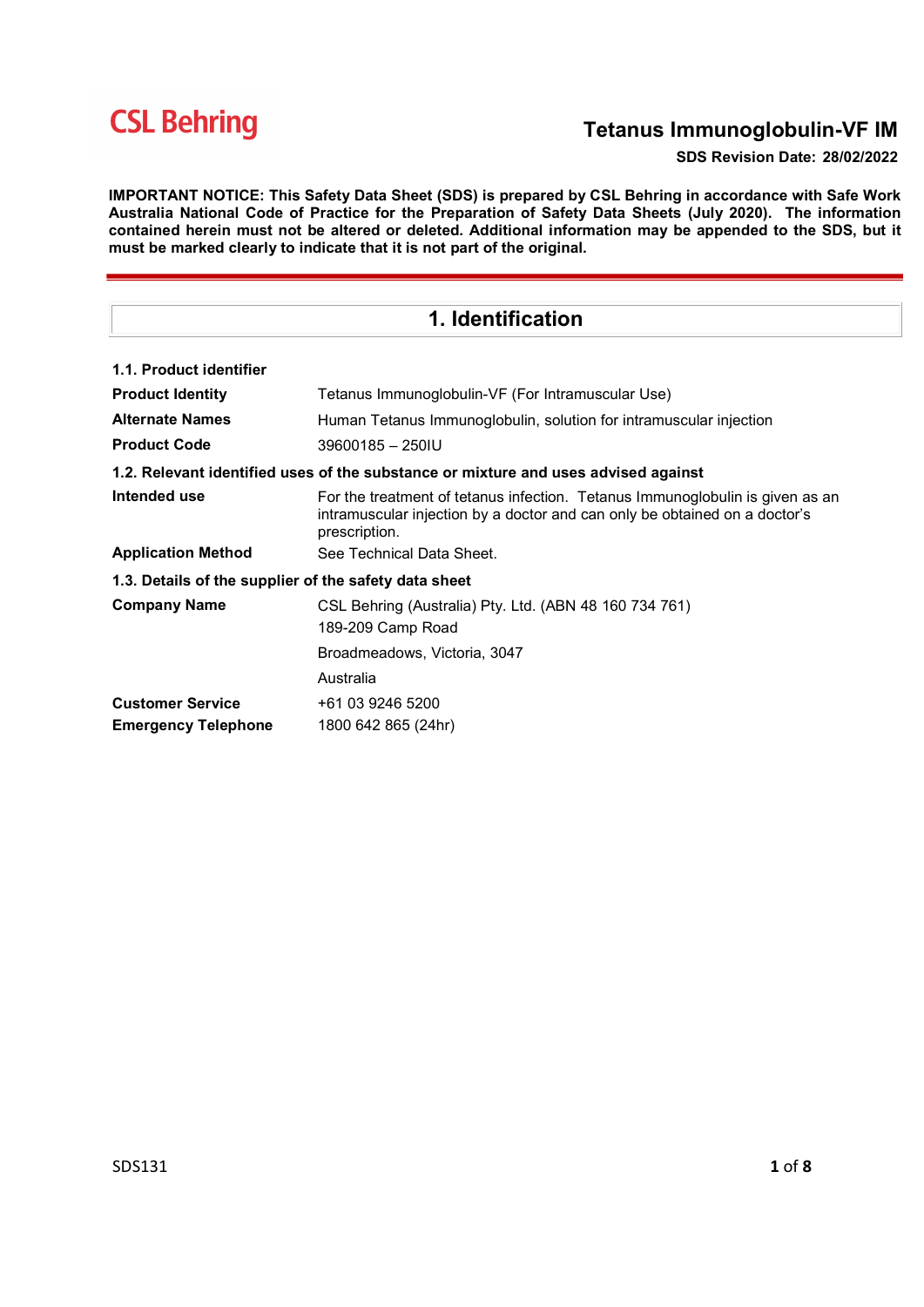SDS Revision Date: 28/02/2022

# 2. Hazard(s) identification

### 2.1. Classification of the substance or mixture

#### Not classified as hazardous according to the WHS Regulations

All blood products should be treated as potentially infectious. No known test methods can offer assurance that products derived from human blood will not transmit infectious agents.

| <b>GHS Classification(s)</b>   | None Allocated  |
|--------------------------------|-----------------|
| <b>Signal Word</b>             | No signal word  |
| Pictogram(s)                   | No Pictogram(s) |
| Hazard Statement(s)            | None Allocated  |
| <b>Prevention statement(s)</b> | None Allocated  |
| <b>Response</b>                | None Allocated  |
| <b>Storage</b>                 | None Allocated  |
| <b>Disposal</b>                | None Allocated  |

## 3. Composition/information on ingredients

Non-Hazardous Ingredients: Human Plasma Proteins (< 20%) Other non-hazardous ingredients (up to 100%)

## 4. First aid measures

## 4.1. Description of first aid measures

| General                                                          | In all cases of doubt, or when symptoms persist, seek medical attention.<br>Never give anything by mouth to an unconscious person. |  |
|------------------------------------------------------------------|------------------------------------------------------------------------------------------------------------------------------------|--|
| <b>Inhalation</b>                                                | Remove to fresh air.                                                                                                               |  |
| <b>Eyes</b>                                                      | Irrigate copiously with clean water for at least 15 minutes, holding the eyelids apart and<br>seek medical attention.              |  |
| <b>Skin</b>                                                      | Remove contaminated clothing. Wash skin thoroughly with soap and water or use a<br>recognized skin cleanser.                       |  |
| Ingestion                                                        | Wash out mouth thoroughly with water, if irritation or discomfort persists seek medical<br>attention.                              |  |
| 4.2. Most important symptoms and effects, both acute and delayed |                                                                                                                                    |  |

**Overview** No specific symptom data available.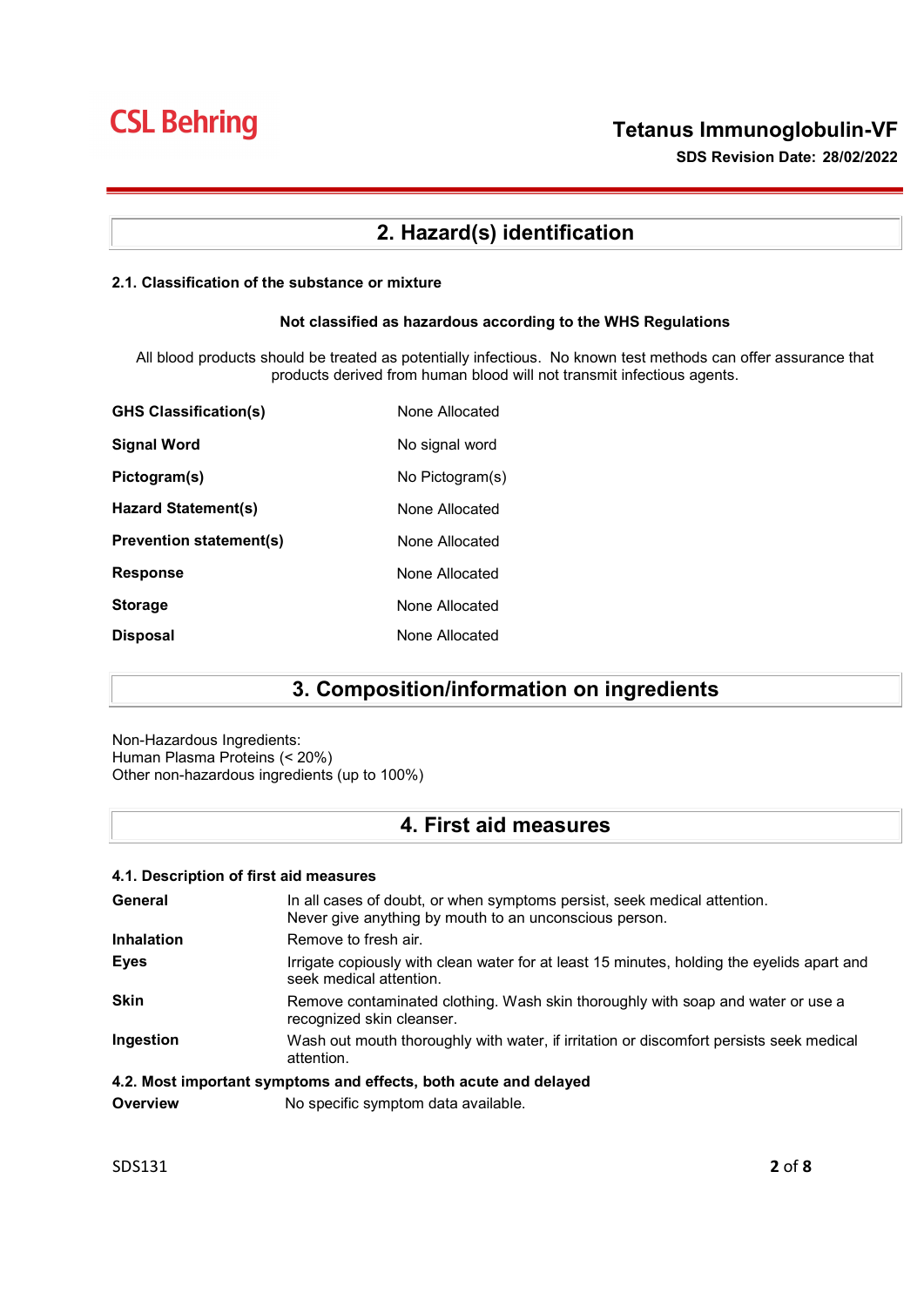SDS Revision Date: 28/02/2022

## 5. Fire-fighting measures

## 5.1. Extinguishing media

Non-Combustible. Not considered a significant fire risk.

## 5.2. Special hazards arising from the substance or mixture

Hazardous decomposition: No hazardous decomposition data available.

## 5.3. Advice for fire-fighters

None

## 6. Accidental release measures

## 6.1. Personal precautions, protective equipment and emergency procedures

Put on appropriate personal protective equipment (see section 8).

#### 6.2. Environmental precautions

Do not allow spills to enter drains or waterways.

Use good personal hygiene practices. Wash hands before eating, drinking, smoking or using toilet. Promptly remove soiled clothing and wash thoroughly before reuse.

### 6.3. Methods and material for containment and cleaning up

Minor Spills: Soak up spills with absorbent material i.e. paper towels or vermiculite. Place spilled material in clean, dry, sealed container for disposal. Decontaminate area with 1% sodium hypochlorite in water.

Major Spills: Contain and absorb spills using earth, sand or inert absorbent. Prevent material entering open drains and waterways. Collect residues and seal in labelled drums for disposal. Decontaminate area with 1% sodium hypochlorite in water.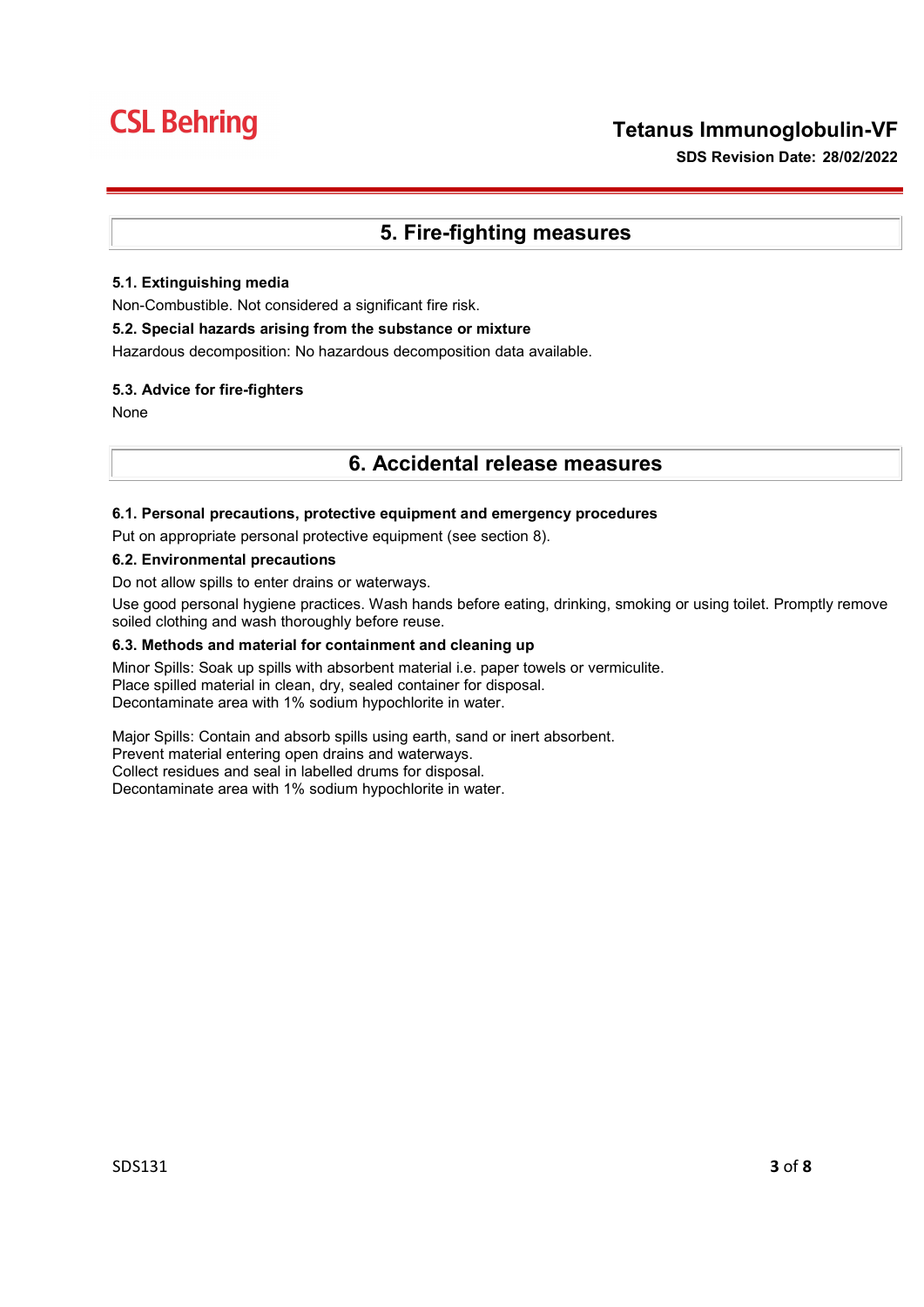## Tetanus Immunoglobulin-VF

SDS Revision Date: 28/02/2022

# 7. Handling and storage

## 7.1. Precautions for safe handling

Limit all unnecessary personal contact. Always wash hands with soap and water after handling.

#### 7.2. Conditions for safe storage, including any incompatibilities

Handle containers carefully to prevent damage and spillage.

Store at 2°C to 8ºC (Refrigerate. Do not freeze).

Protect from light.

Incompatible materials: No data available.

Store as per Schedule 4 pharmaceutical.

### 7.3. Specific end use(s)

No data available.

## 8. Exposure controls and personal protection

#### 8.1. Control parameters

There are no ingredients in this product which are classified as hazardous, and/or no hazardous ingredients above the GHS cut off percentage.

8.2. Exposure controls

| <b>Respiratory</b>          | Not applicable                                                                                                                                                                                                                                                                                                                                                                                  |  |
|-----------------------------|-------------------------------------------------------------------------------------------------------------------------------------------------------------------------------------------------------------------------------------------------------------------------------------------------------------------------------------------------------------------------------------------------|--|
| Eyes                        | Protective safety glasses recommended                                                                                                                                                                                                                                                                                                                                                           |  |
| <b>Skin</b>                 | Protective gloves (e.g. latex or nitrile) recommended.                                                                                                                                                                                                                                                                                                                                          |  |
| <b>Engineering Controls</b> | None under normal conditions                                                                                                                                                                                                                                                                                                                                                                    |  |
| <b>Other Work Practices</b> | The local concentration of material, quantity and conditions of use determine the type of<br>personal protective equipment required. For further information, consult your Occupational<br>Health and Safety Adviser. Use good personal hygiene practices. Wash hands before<br>eating, drinking, smoking or using toilet. Promptly remove soiled clothing and wash<br>thoroughly before reuse. |  |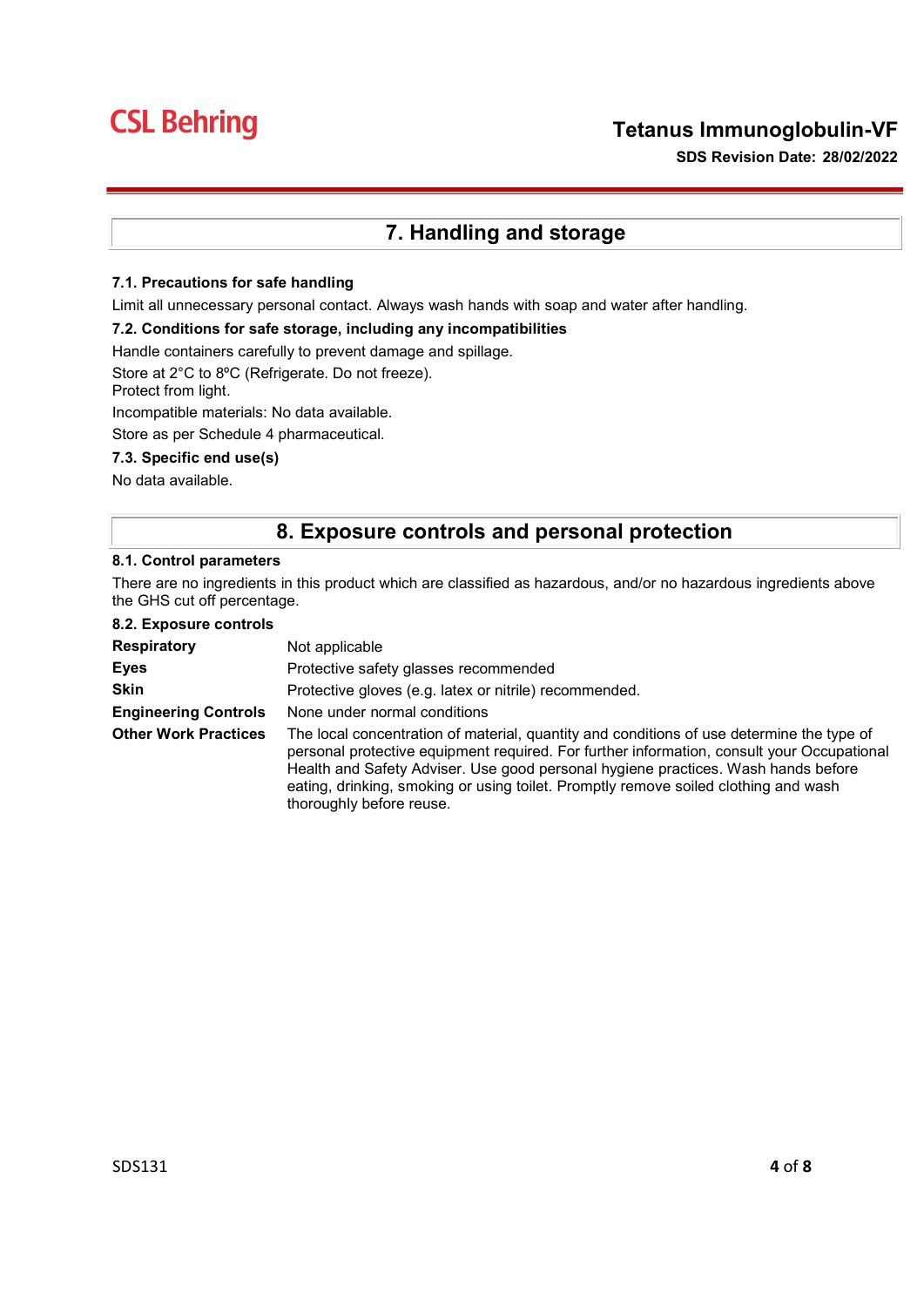# Tetanus Immunoglobulin-VF

SDS Revision Date: 28/02/2022

# 9. Physical and chemical properties

- **Appearance** Clear, Colorless Liquid **Odor** Slight Odor threshold Not Measured **pH** 6.4 – 6.8 Melting point / freezing point Not Measured Initial boiling point and boiling range Not Measured Flash Point **Not Measured** Not Measured Evaporation rate (Ether = 1) Not Measured Flammability (solid, gas) Not Applicable Upper/lower flammability or explosive limits Lower Explosive Limit: Not Measured
- Vapor pressure (Pa) Not Measured Vapor Density **Not Measured** Not Measured Specific Gravity **Not Measured** Not Measured Solubility in Water **Mischle** Miscible Partition coefficient n-octanol/water (Log Kow) Not Measured Auto-ignition temperature **Not Measured** Not Measured Decomposition temperature Not Measured Viscosity (cSt) and Measured Not Measured 9.2. Other information No other relevant information.
- Upper Explosive Limit: Not Measured

## 10. Stability and reactivity

10.1. Reactivity Hazardous Polymerization will not occur. 10.2. Chemical stability Stable under normal circumstances. 10.3. Possibility of hazardous reactions No data available. 10.4. Conditions to avoid No data available. 10.5. Incompatible materials No data available. 10.6. Hazardous decomposition products No hazardous decomposition data available.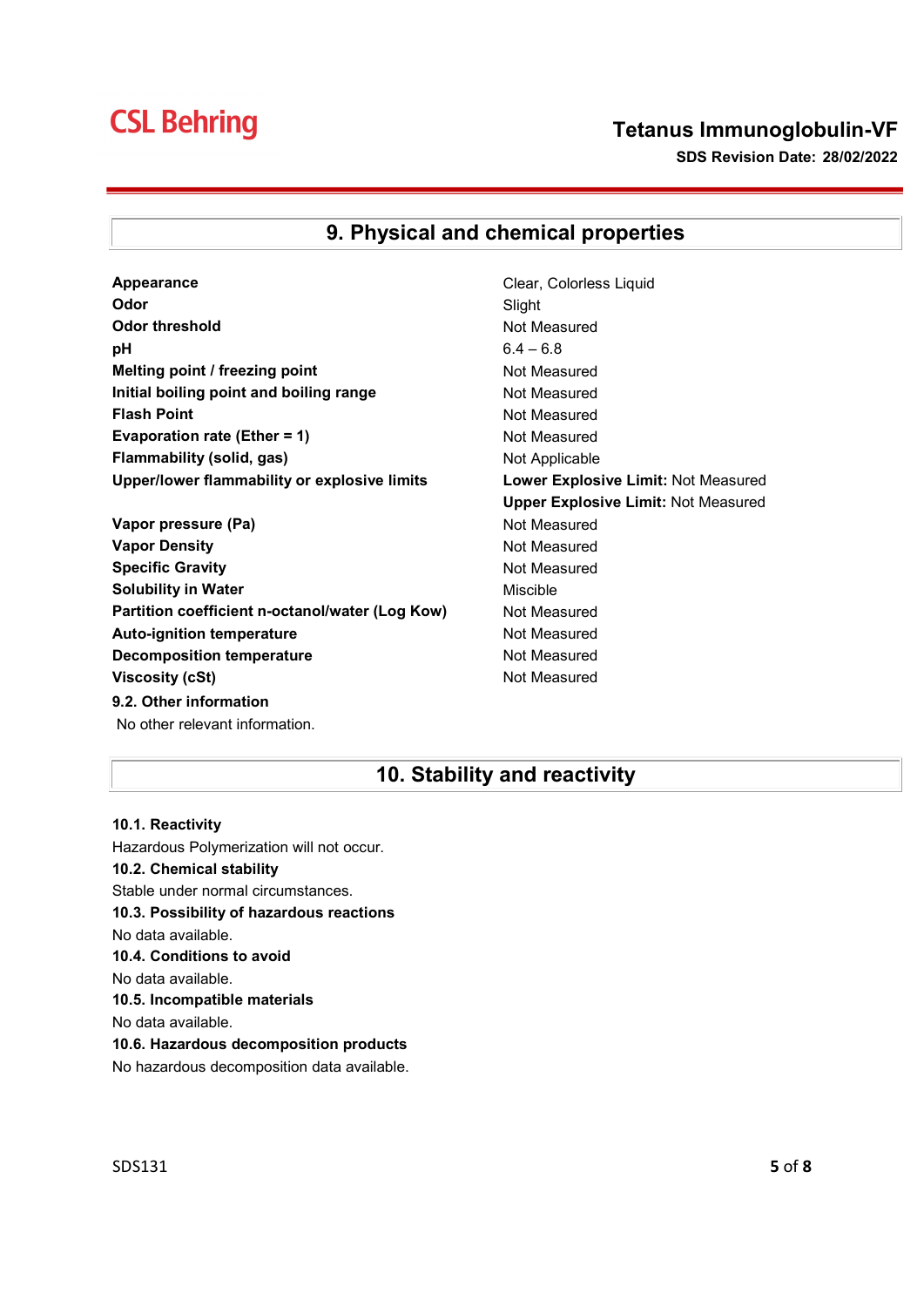SDS Revision Date: 28/02/2022

# 11. Toxicological information

## Acute toxicity

There are no ingredients in this product which are classified as hazardous, and/or no hazardous ingredients above the GHS cut off percentage.

Note: When no route specific LD50 data is available for an acute toxin, the converted acute toxicity point estimate was used in the calculation of the product's ATE (Acute Toxicity Estimate).

| <b>Classification</b>         | Category | <b>Hazard Description</b> |
|-------------------------------|----------|---------------------------|
| Acute toxicity (oral)         | ---      | Not Applicable            |
| Acute toxicity (dermal)       |          | Not Applicable            |
| Acute toxicity (inhalation)   |          | Not Applicable            |
| Skin corrosion/irritation     |          | Not Applicable            |
| Serious eye damage/irritation |          | Not Applicable            |
| Respiratory sensitization     |          | Not Applicable            |
| Skin sensitization            |          | Not Applicable            |
| Germ cell mutagenicity        |          | Not Applicable            |
| Carcinogenicity               |          | Not Applicable            |
| Reproductive toxicity         |          | Not Applicable            |
| STOT-single exposure          |          | Not Applicable            |
| STOT-repeated exposure        | ---      | Not Applicable            |
| Aspiration hazard             |          | Not Applicable            |

## 12. Ecological information

## 12.1. Toxicity

No additional information provided for this product. See Section 3 for chemical specific data.

## Aquatic Ecotoxicity

There are no ingredients in this product which are classified as hazardous, and/or no hazardous ingredients above the GHS cut off percentage.

#### 12.2. Persistence and degradability

There is no data available on the preparation itself.

## 12.3. Bioaccumulative potential

Not Measured

12.4. Mobility in soil

No data available.

## 12.5. Results of PBT and vPvB assessment

This product contains no PBT/vPvB chemicals.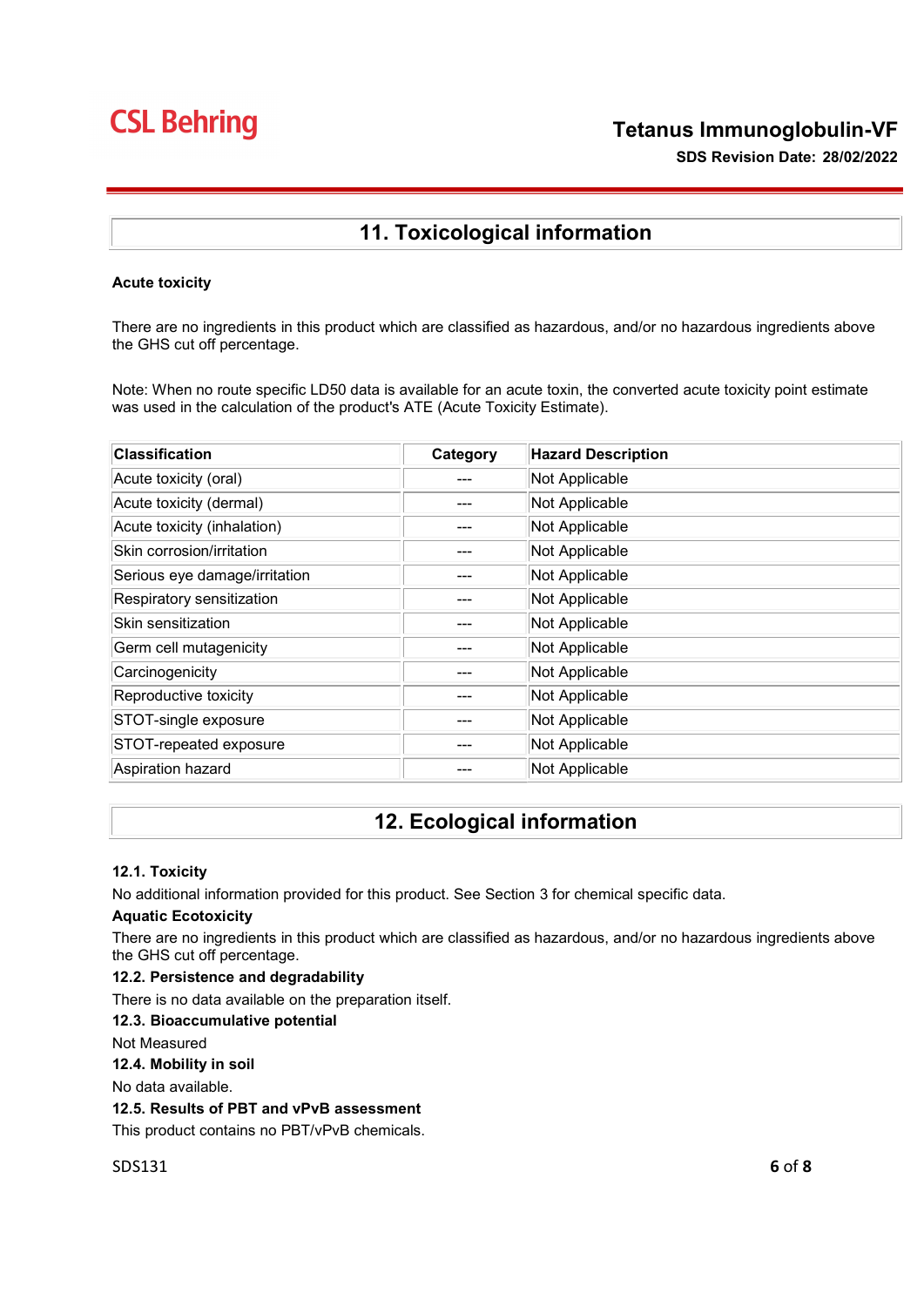### 12.6. Other adverse effects

No data available.

## 13. Disposal considerations

#### 13.1. Waste treatment methods

Product:

In accordance with state land and waste management authority. Incineration in controlled furnaces.

Packaging:

Must be disposed of in compliance with country-specific regulations.

## 14. Transport information

## Not classified as a dangerous good by the criteria of the ADG Code

| 14.1. UN number                    | Not Applicable         |
|------------------------------------|------------------------|
| 14.2. UN proper shipping name      | Not Regulated          |
| 14.3. Transport hazard class(es)   | Not Applicable         |
| 14.4. Packing group                | Not Applicable         |
| 14.5. Environmental hazards        | Marine pollutant: No   |
| 14.6. Special precautions for user | No further information |
|                                    |                        |

# 15. Regulatory information

Poisons Schedule Number (SUSMP) Schedule 4 (S4) – Prescription only medicine